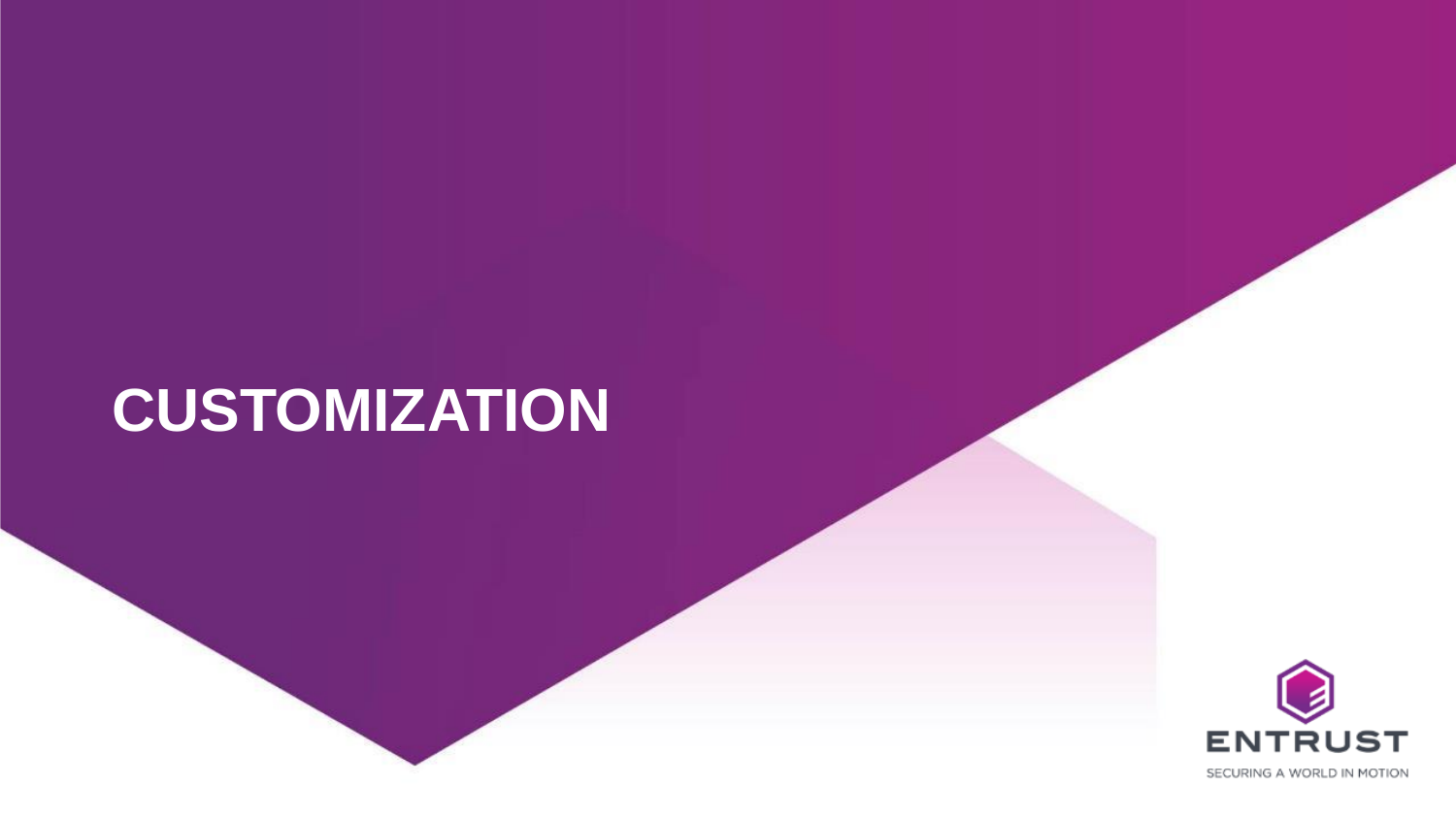To navigate to the **Theme** page, click on the **Main Menu** icon at the top left corner of the screen.

| $\equiv$                                                              |                             |                                |                             |              |                                             | Ramiro Ceja :                          |
|-----------------------------------------------------------------------|-----------------------------|--------------------------------|-----------------------------|--------------|---------------------------------------------|----------------------------------------|
| <b>Dashboard</b><br>Home > Dashboard                                  |                             |                                |                             |              | Adaptive Issuance"<br>Instant ID<br>ENTRUST |                                        |
| ē<br>$\mathbf{1}$<br>Printers                                         |                             | ௸<br>$\overline{0}$<br>Designs |                             |              | Credentials                                 | O                                      |
| Get Started                                                           |                             |                                |                             |              |                                             |                                        |
|                                                                       | ⊕                           |                                | ₹                           |              | $\mathop{\circ}\limits^{\circ}$             |                                        |
| Step 1. Setup Printer                                                 | Step 2. Design a Credential |                                | Step 3. Enroll an Applicant |              | Step 4. Issue a Credential                  |                                        |
| Audit Log                                                             |                             |                                |                             |              |                                             |                                        |
| Click on a row in the table to see more details about the Audit Event |                             |                                |                             |              | ○ Authentication ● Issuance ○ Management    | Q<br>$\frac{\mathrm{d} \mathbf{r}}{2}$ |
| Date $\downarrow$<br>Out<br>Name                                      | Type                        | Action                         | Resource Name               | Subject Name | Event                                       |                                        |
|                                                                       |                             |                                |                             |              |                                             |                                        |
|                                                                       |                             | No Rows To Show                |                             |              |                                             |                                        |
|                                                                       |                             |                                |                             |              |                                             |                                        |

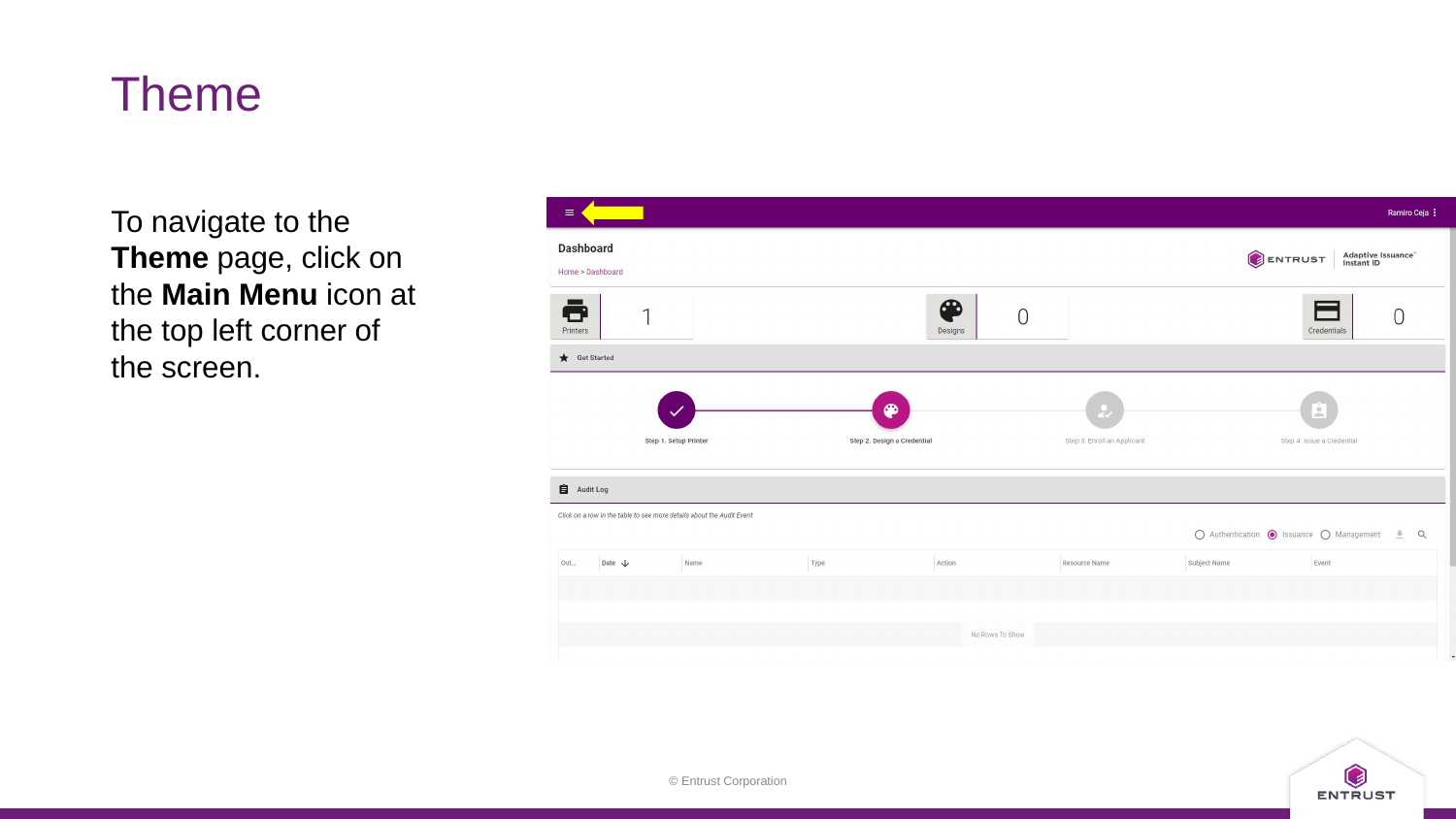Navigate to and select **Theme**.



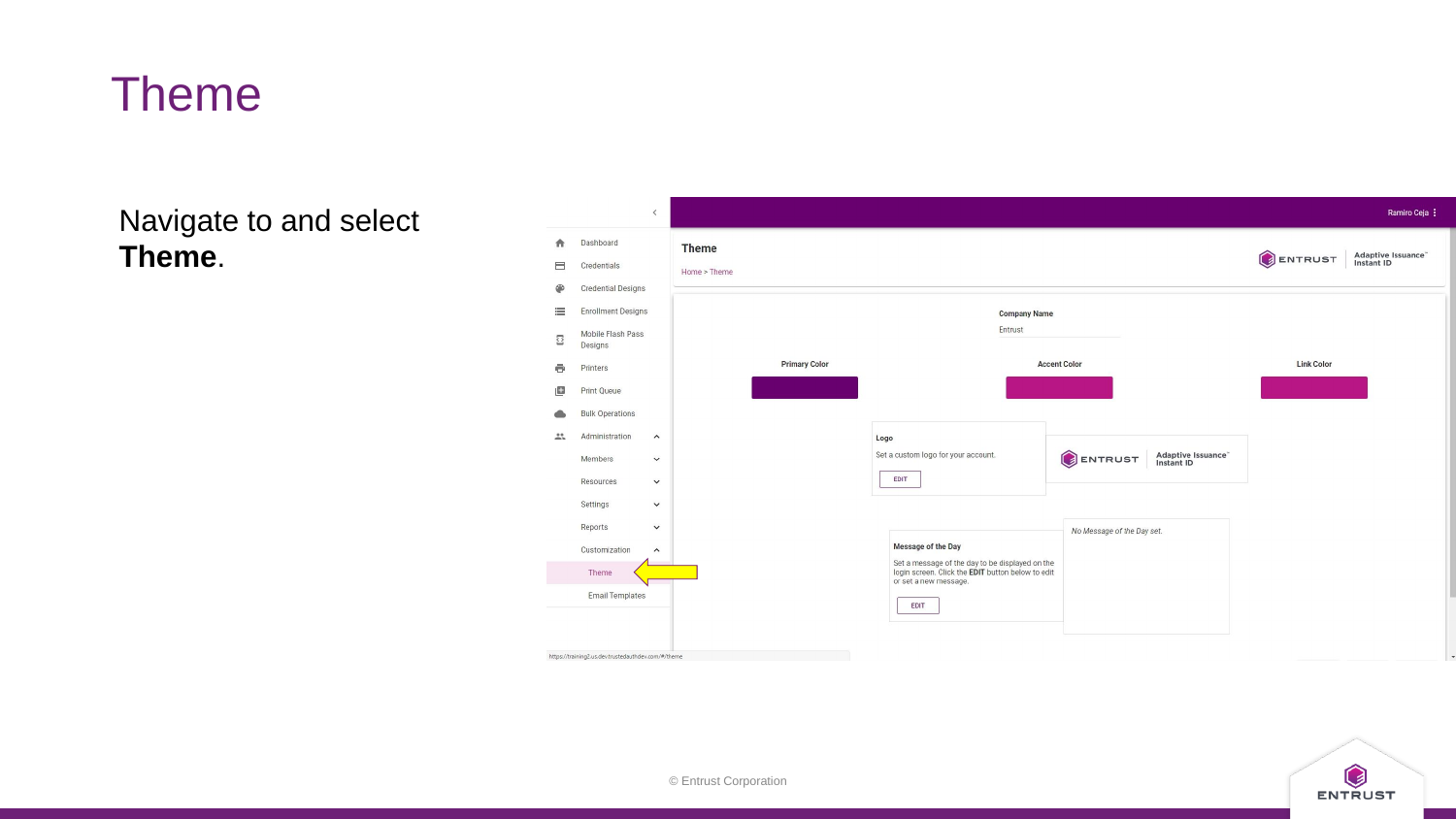The **Theme** page

opens.



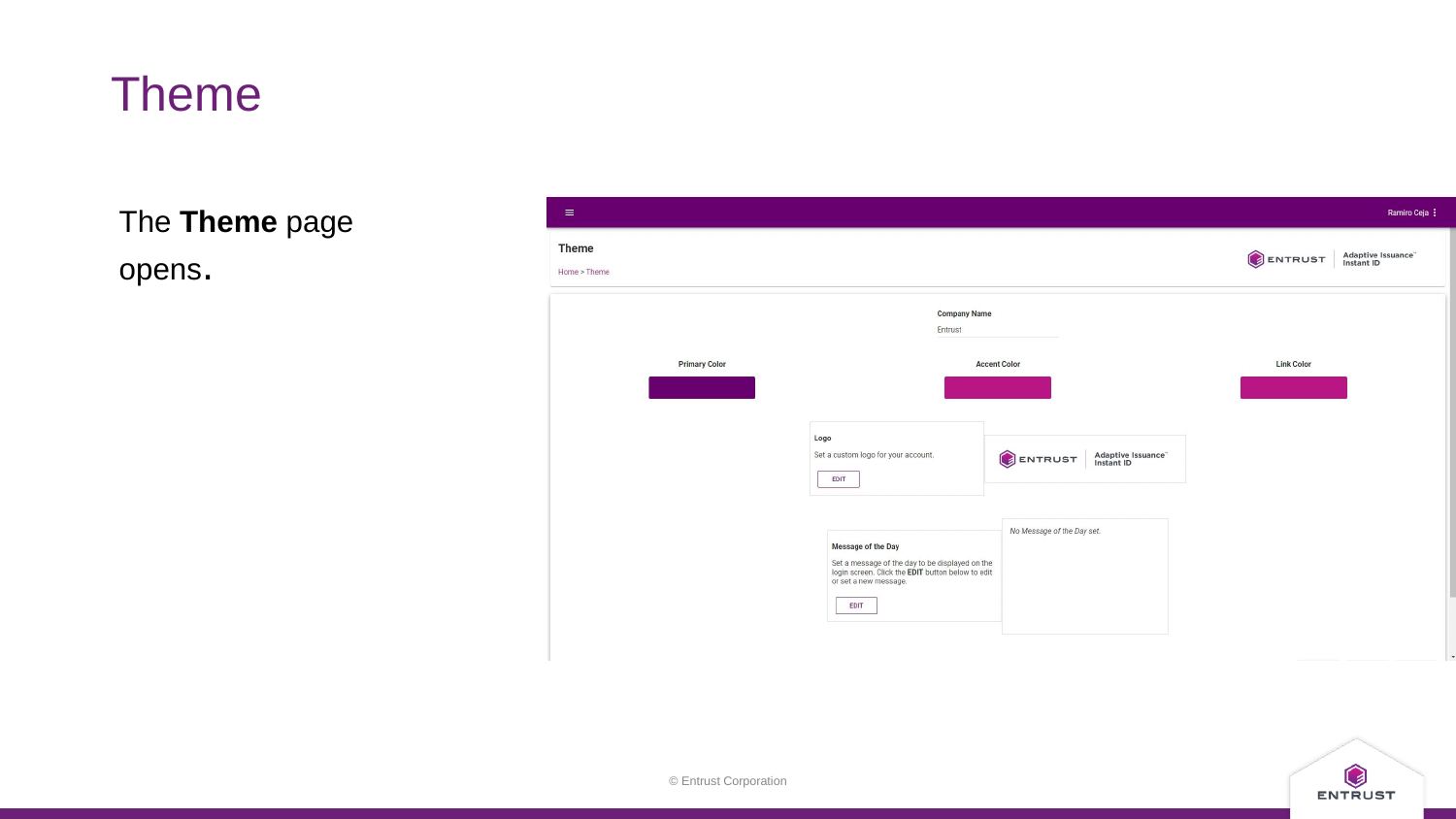In the **Company Name**  field, modify the text to change the company name.



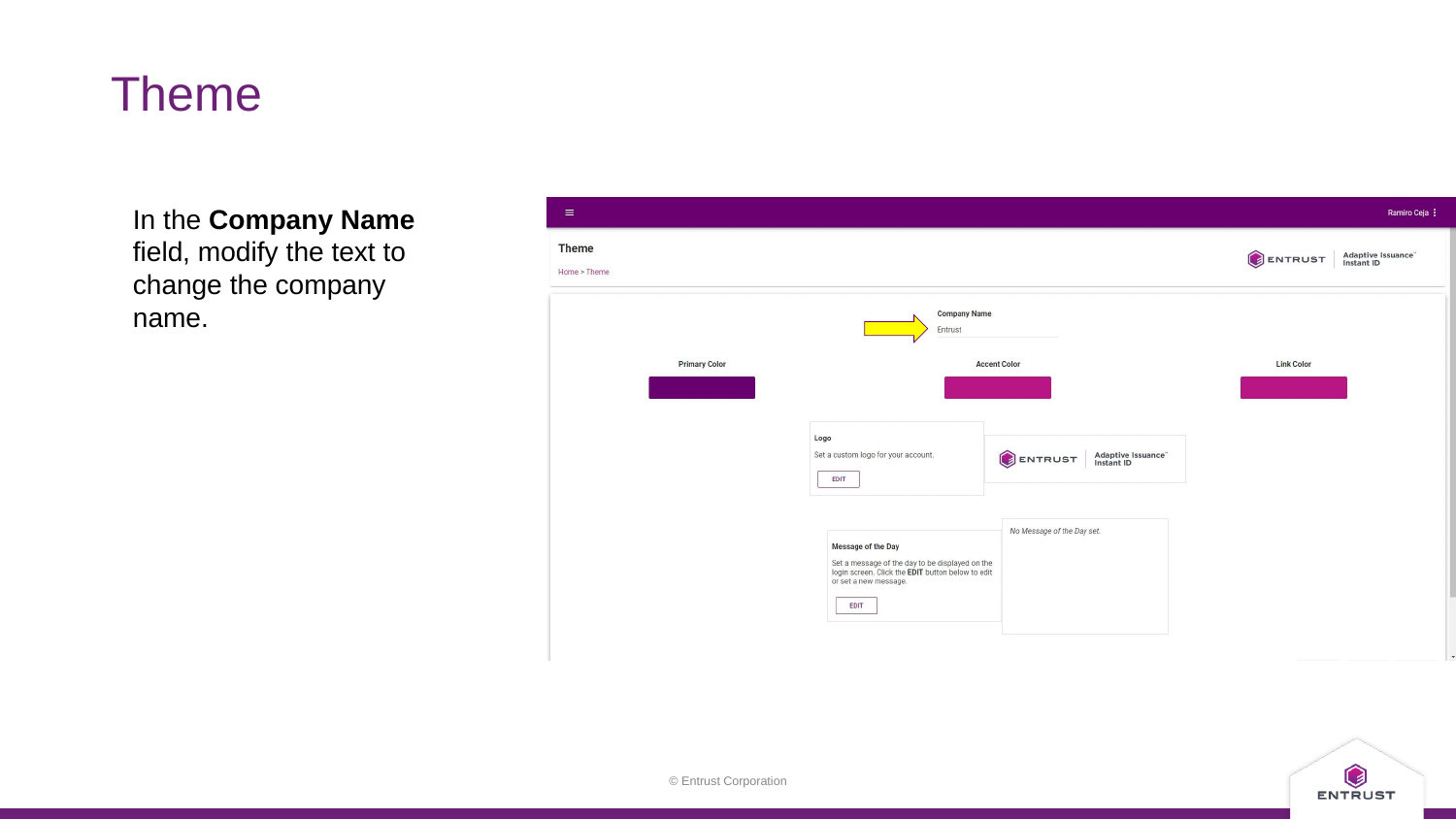To change the **Primary Color**, select a color from the color panel or enter the HEX, RGBA, or HSLA values to set a custom color.



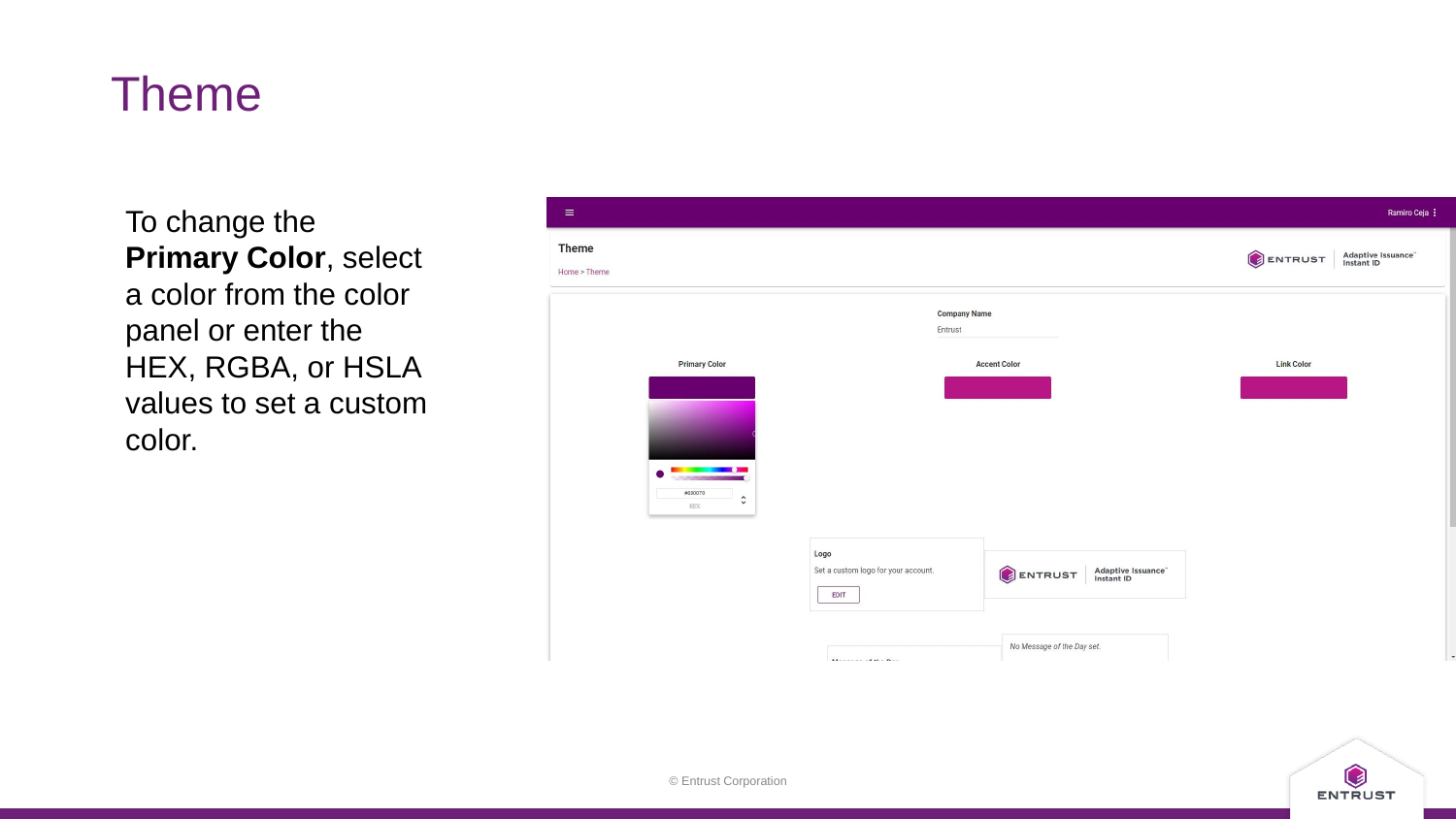To change the **Accent Color**, select a color from the color panel or enter the HEX, RGBA, or HSLA values to set a custom color.



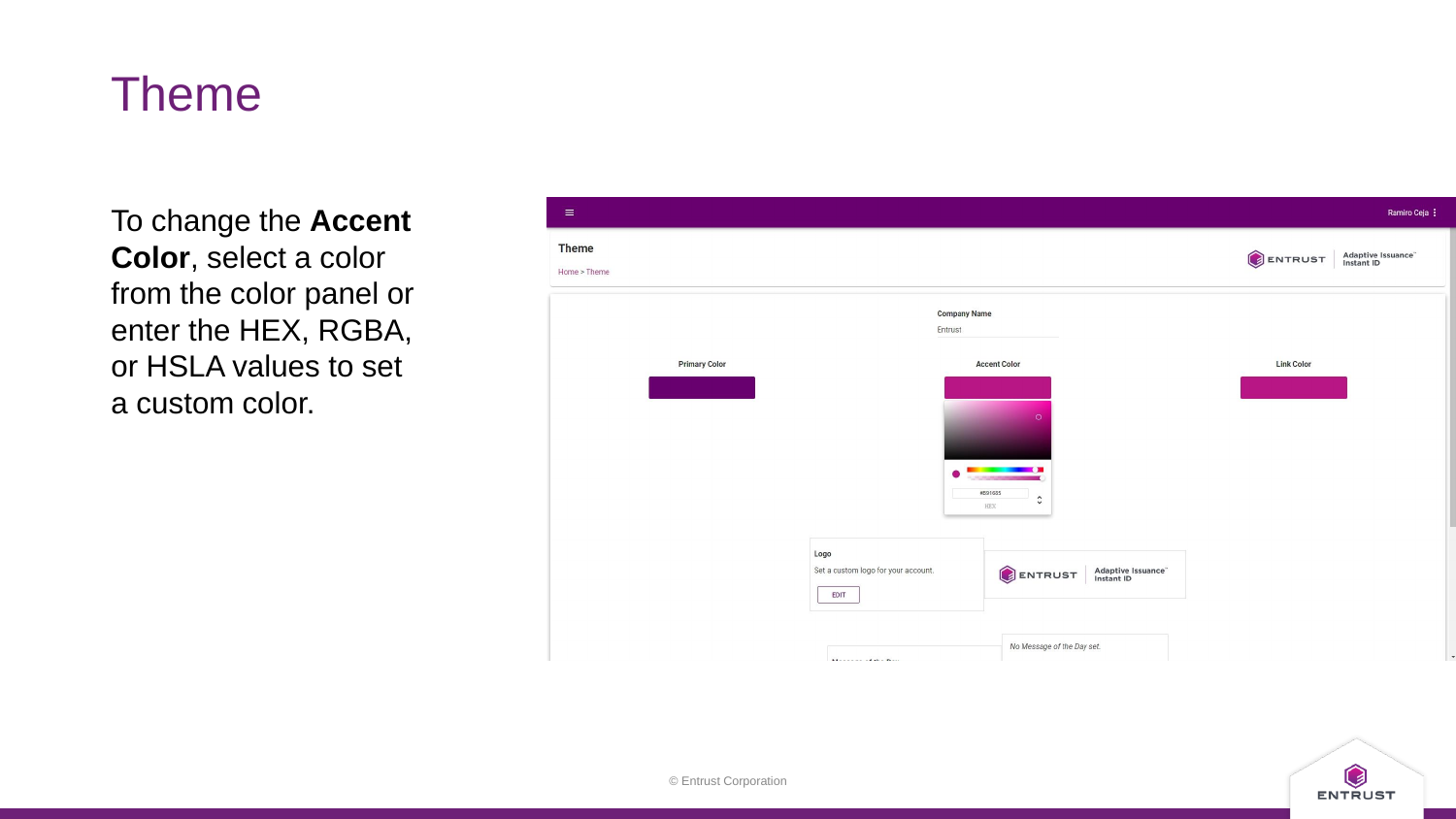To change the **Link Color**, select a color from the color panel or enter the HEX, RGBA, or HSLA values to set a custom color.



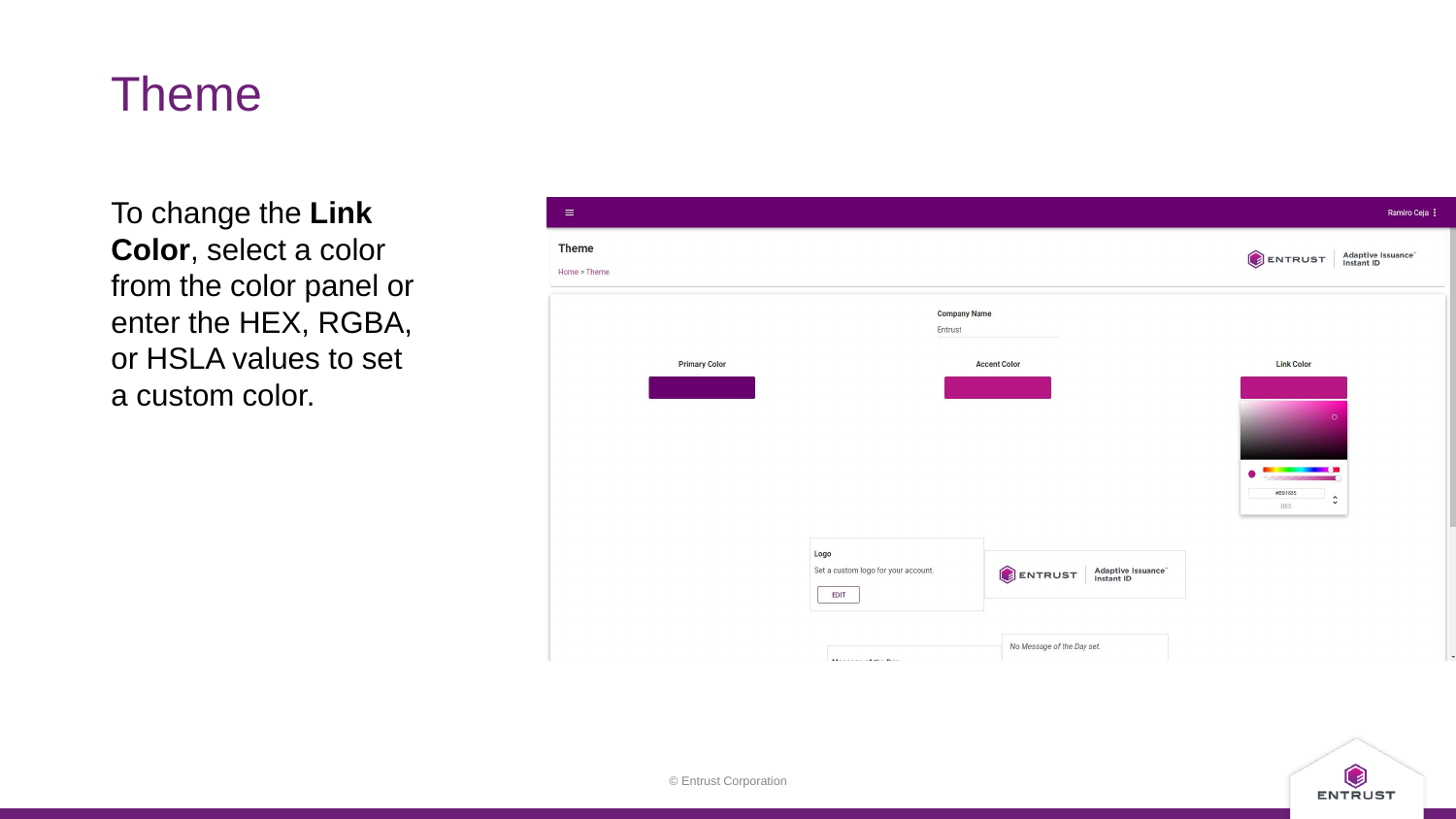To change the logo that appears in the banner, click on **EDIT**.



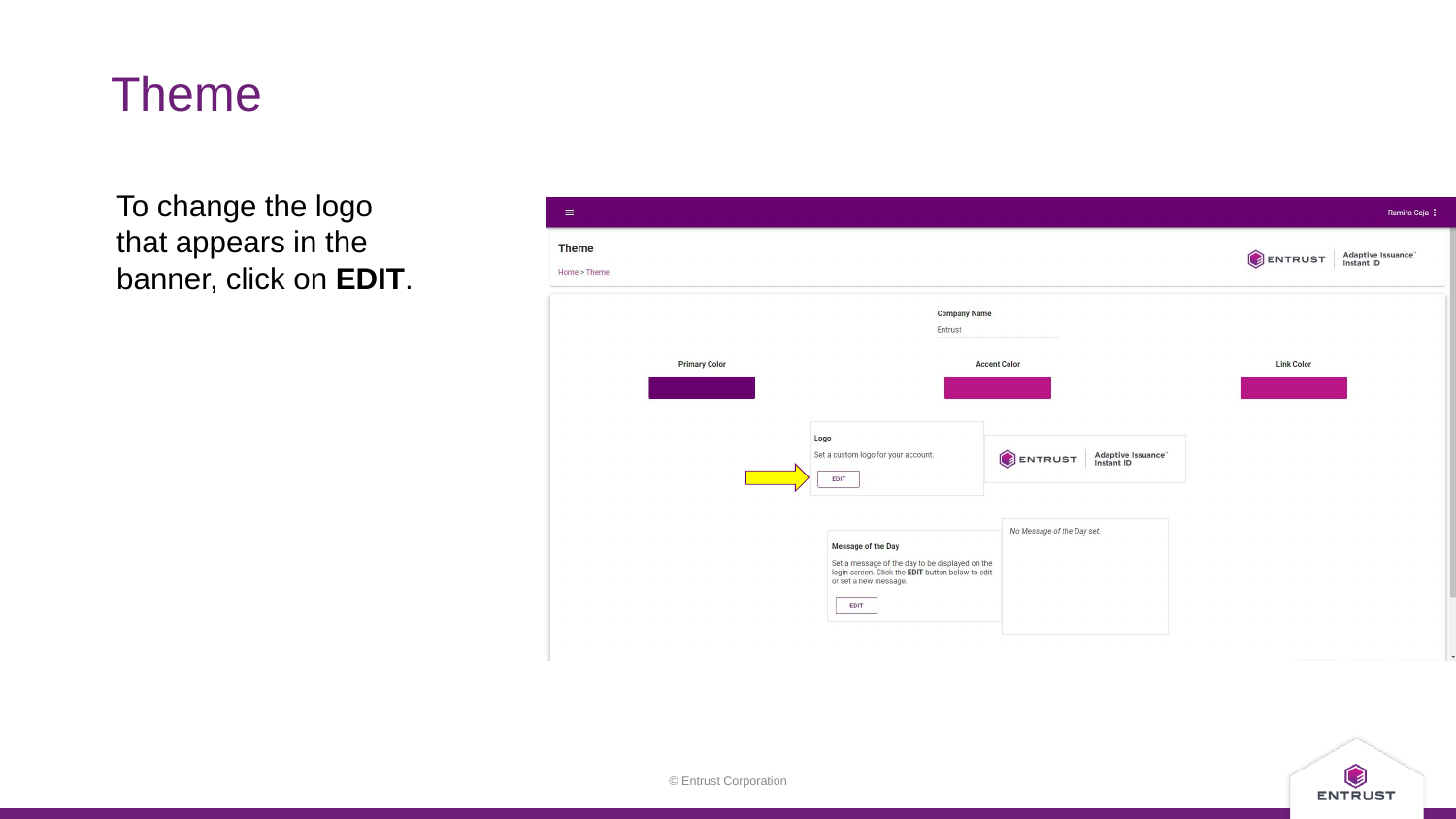Click on the **Upload** icon.



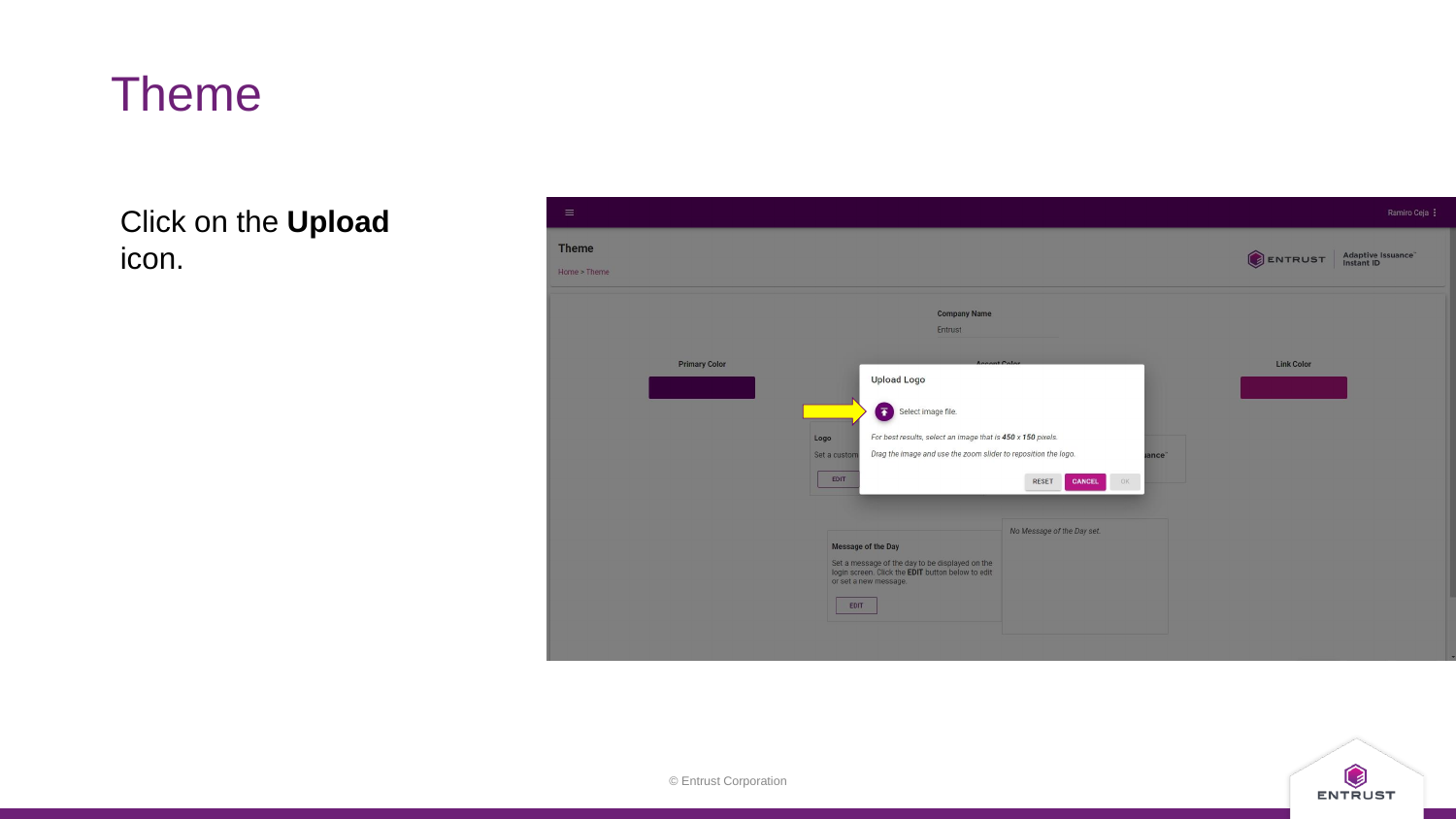Select the image file and click on **Open**.



**Note: JPG format is recommended. For best resolution, use an image no greater that 450 pixels in width by 150 pixels in height.**

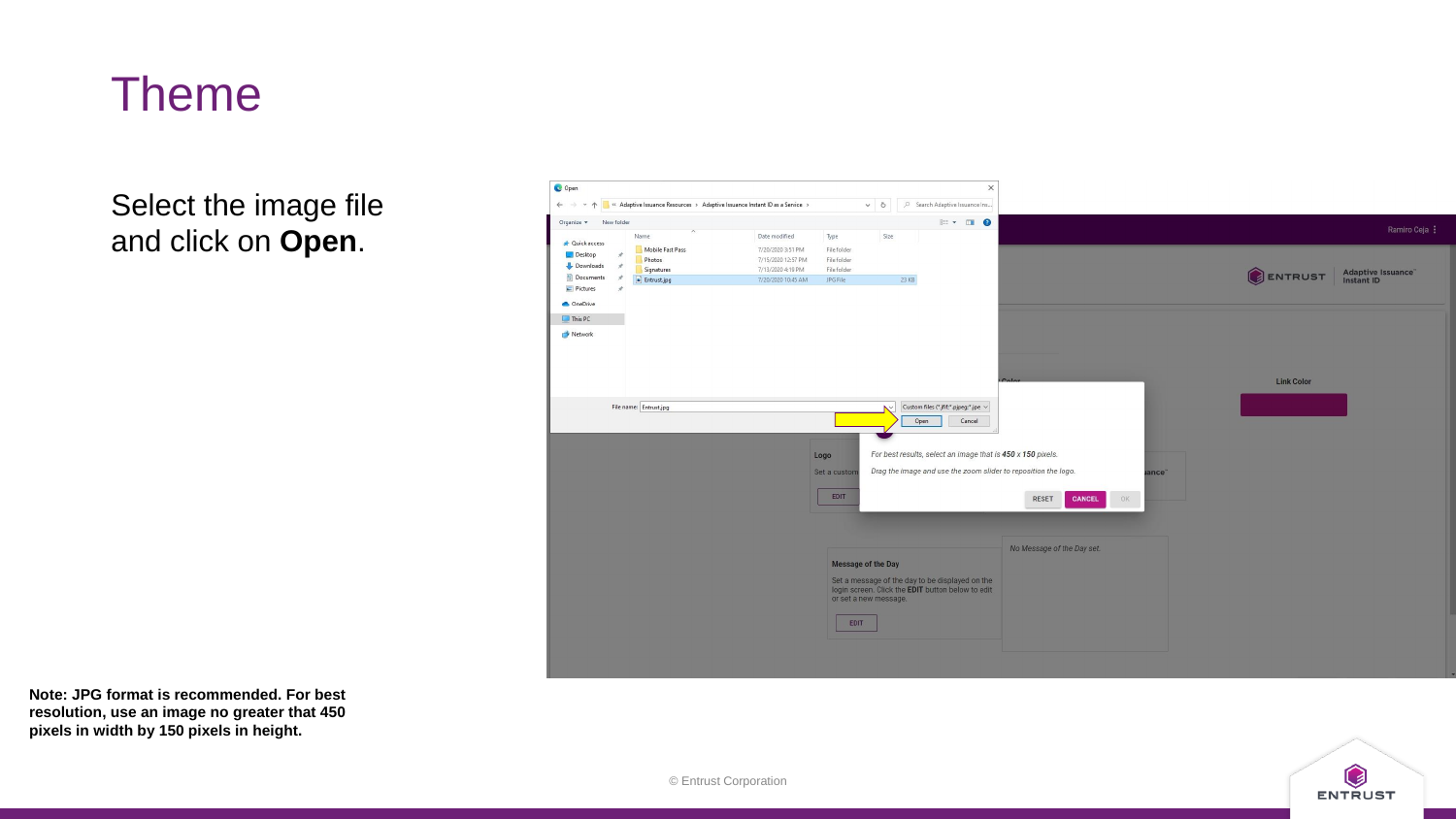To add a message of the day to your login page, click on **EDIT**.



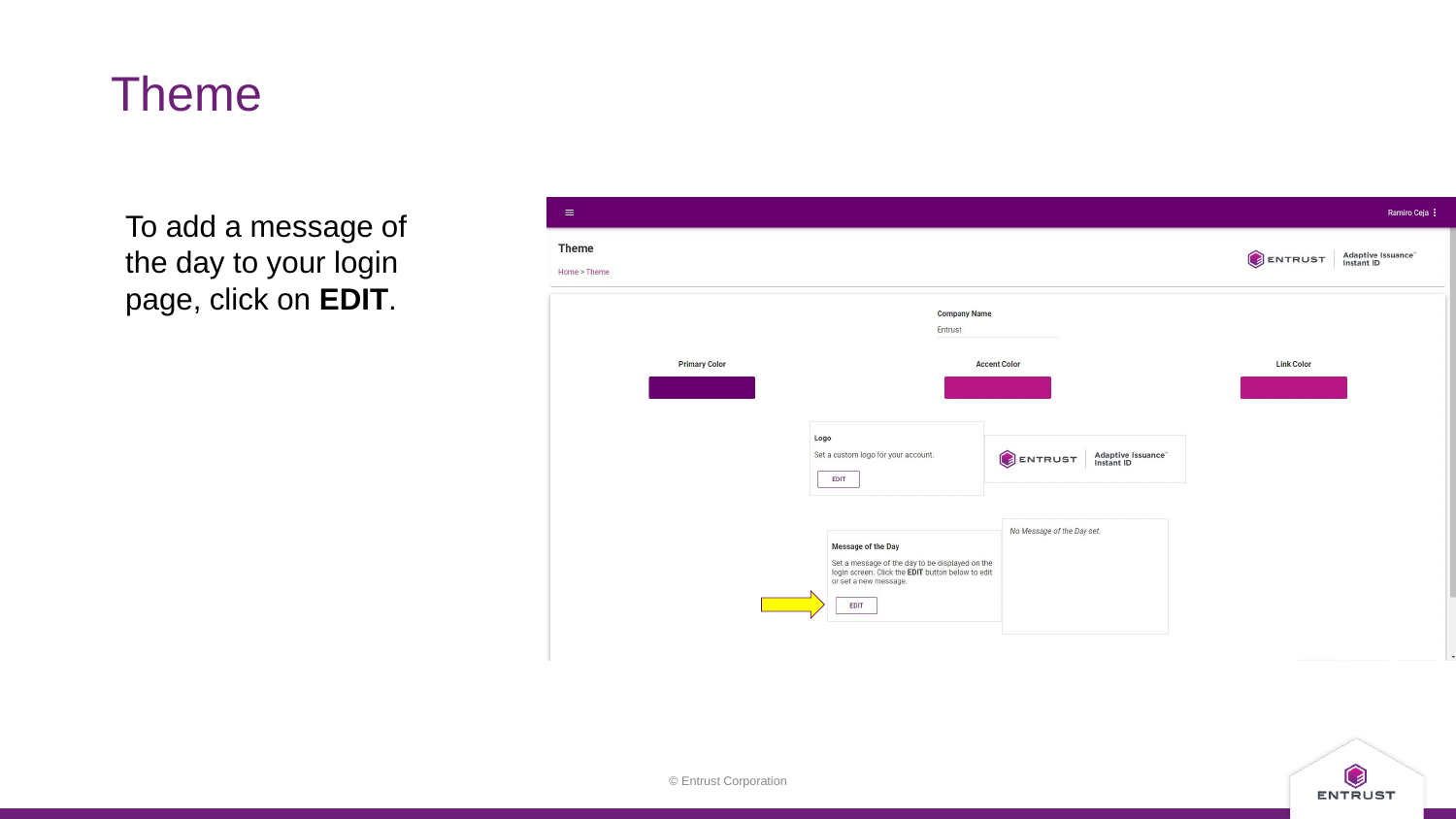Enter your customized message using HTML tags listed under **Allowed HTML Tags** and click on **OK**.



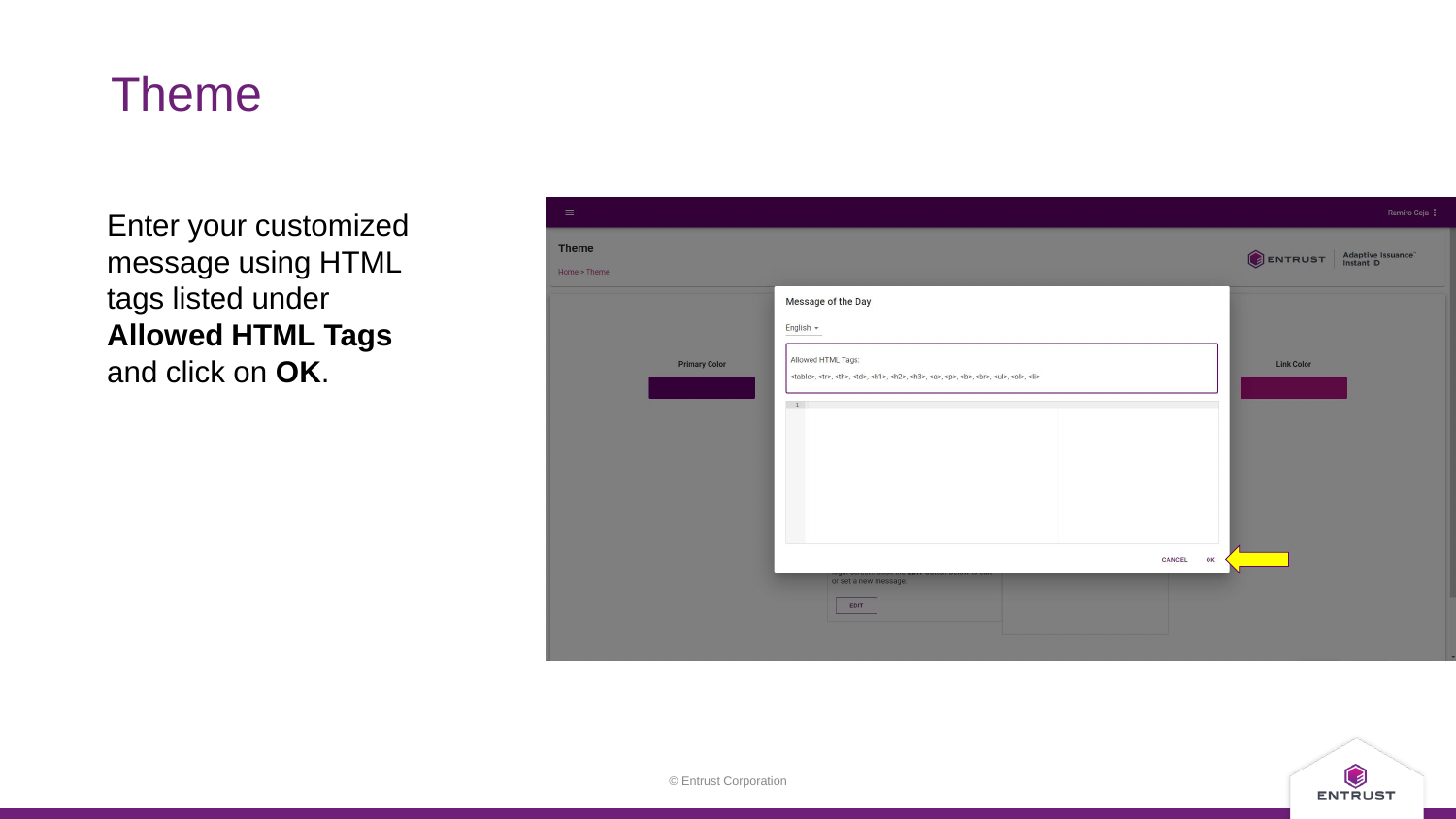Click on **SAVE** to apply the changes.

| $\equiv$                                                                                                                                                                                                                                                                                                                                                                            | Ramiro Ceja : |
|-------------------------------------------------------------------------------------------------------------------------------------------------------------------------------------------------------------------------------------------------------------------------------------------------------------------------------------------------------------------------------------|---------------|
| <b>Company Name</b><br>Entrust                                                                                                                                                                                                                                                                                                                                                      |               |
| <b>Primary Color</b><br><b>Link Color</b><br><b>Accent Color</b><br>Logo<br>Set a custom logo for your account.<br>ENTRUST<br>Adaptive Issuance"<br>Instant ID<br><b>EDIT</b><br>No Message of the Day set.<br>Message of the Day<br>Set a message of the day to be displayed on the<br>login screen. Click the EDIT button below to edit<br>or set a new message.<br>EDIT<br>RESET | SAVE          |

Copyright 2020 Entrust Limited @ All rights reserved. Terms of Service Privacy Statement Open Source Software Copyright Notice Build



ENTRUST